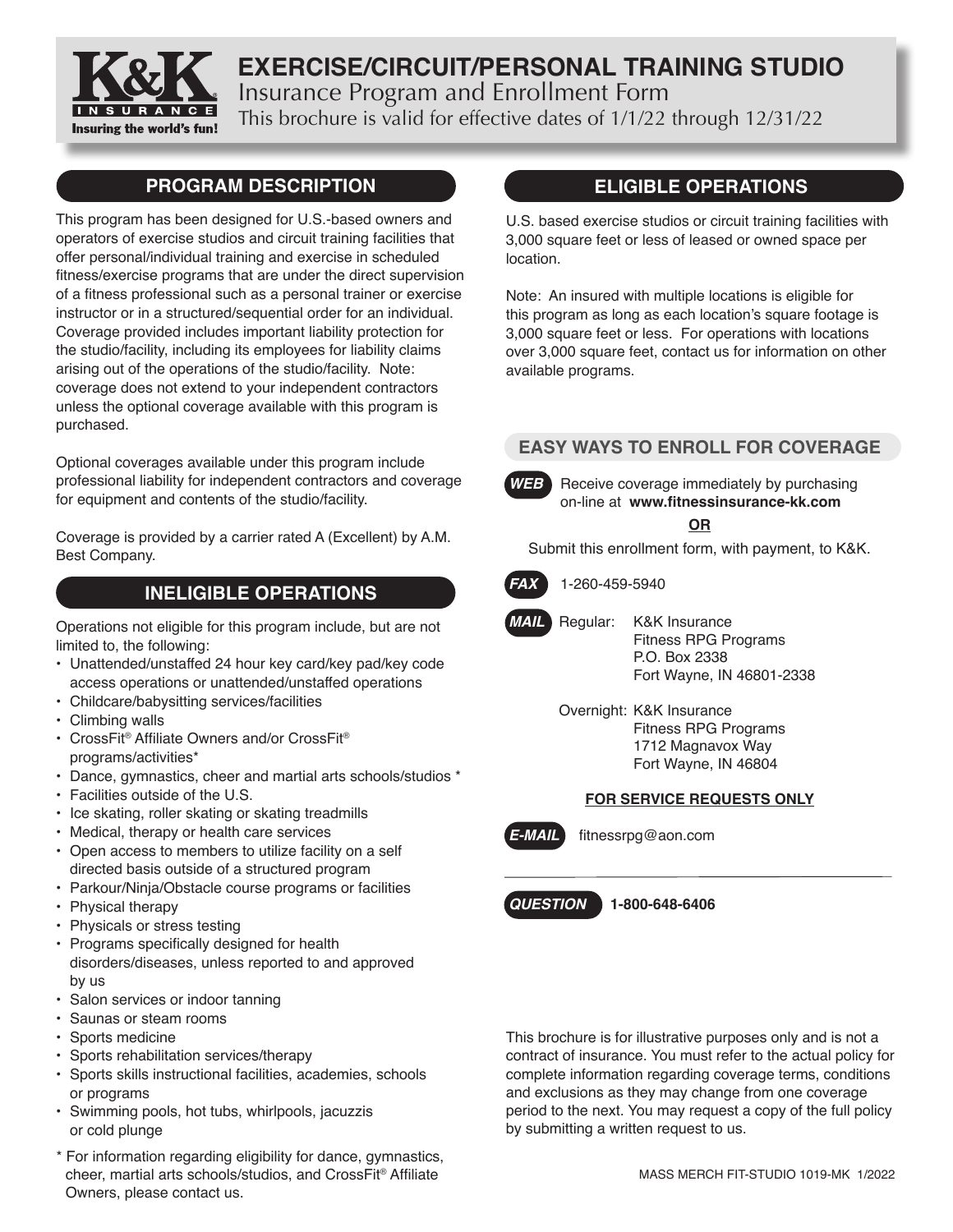### **COVERAGES AND LIMITS**

#### **On-site and Off-site Coverage:**

Applies to the instruction activities of you and your employees and the business operations at your insured premises and also extends to locations away from your insured premises (e.g.: training or class instruction at other locations).

| <b>Coverages</b>                                                                  | <b>Option 1</b>                                  | <b>Option 2</b>                                  | <b>Option 3</b>                                    | <b>Option 4</b>                                    | <b>Option 5</b>                                |
|-----------------------------------------------------------------------------------|--------------------------------------------------|--------------------------------------------------|----------------------------------------------------|----------------------------------------------------|------------------------------------------------|
| <b>Commercial General Liability (CGL)</b>                                         | Limits                                           | Limits                                           | Limits                                             | Limits                                             | Limits                                         |
| Each Occurrence                                                                   | \$1,000,000                                      | \$2,000,000                                      | \$3,000,000                                        | \$4,000,000                                        | \$5,000,000                                    |
| General Aggregate<br>(Other than Products-completed Operations)                   | \$5,000,000<br>per owned location                | \$5,000,000<br>per owned location                | \$5,000,000<br>per owned location                  | \$5,000,000<br>per owned location                  | \$5,000,000<br>per owned location              |
| Products-completed Operations Aggregate                                           | \$1,000,000                                      | \$2,000,000                                      | \$3,000,000                                        | \$4,000,000                                        | \$5,000,000                                    |
| Personal and Advertising Injury                                                   | \$1,000,000                                      | \$2,000,000                                      | \$3,000,000                                        | \$4,000,000                                        | \$5,000,000                                    |
| Medical Expense (other than participants)                                         | \$<br>5,000                                      | \$<br>5,000                                      | \$<br>5,000                                        | \$<br>5,000                                        | \$<br>5,000                                    |
| Damage to Premises Rented to You<br>(Fire Legal Liability)                        | \$1,000,000                                      | \$1,000,000                                      | \$1,000,000                                        | \$1,000,000                                        | \$1,000,000                                    |
| Hired Auto and Employers' Nonownership<br>(not available in: IL, LA, UT, VT & WI) | \$1,000,000                                      | \$2,000,000                                      | \$3,000,000                                        | \$4,000,000                                        | \$5,000,000                                    |
| Professional Liability                                                            | \$1,000,000                                      | \$2,000,000                                      | \$3,000,000                                        | \$4,000,000                                        | \$5,000,000                                    |
| Bodily Injury to Participants                                                     | \$1,000,000                                      | \$2,000,000                                      | \$3,000,000                                        | \$4,000,000                                        | \$5,000,000                                    |
| <b>Rates</b> (per owned/operated location, per square feet)                       |                                                  |                                                  |                                                    |                                                    |                                                |
| 1 - $1,000$ square feet<br>1,001 - 2,000 square feet<br>2,001 - 3,000 square feet | \$<br>520.00<br>\$<br>1,040.00<br>\$<br>1,560.00 | \$<br>780.00<br>\$<br>1,560.00<br>\$<br>2,340.00 | 1,030.00<br>\$<br>\$<br>1,820.00<br>\$<br>2,730.00 | \$<br>1,280.00<br>\$<br>2,070.00<br>\$<br>2,980.00 | 1,530.00<br>\$<br>2,320.00<br>\$<br>\$3,230.00 |

Coverage provided under this program includes:

**Commercial General Liability with Enhancement Endorsement** – coverage which protects the insured against liability claims for bodily injury and property damage arising out of premises, operations, products and completed operations and personal and advertising injury. Additional or broadening coverages added with the enhancement endorsement are:

- 1. Extended Property Damage Expected or Intended injury resulting from use of reasonable force to protect persons or property
- 2. Non-owned watercraft extended to 58 feet
- 3. Property Damage To Borrowed Equipment \$10,000 each occurrence
- 4. Property Damage To Customers' Goods \$10,000 each occurrence
- 5. Broadened Coverage Damage to Premises Rented to You definition expanded
- 6. Property Damage from Elevator Use
- 7. Personal And Advertising Injury From Televised Or Videotaped Material (if not professionally produced)
- 8. Medical Personnel \$100,000 Any One Person
- 9. Broadened Definition of Insured Newly acquired or formed organization for up to 180 days
- 10. Supplementary payments \$2,500 bail bonds, \$500 a day loss of earnings
- 11. Knowledge or Notice of Occurrence
- 12. Unintentional Failure To Disclose All Hazards
- 13. Waiver Of Transfer Of Rights Of Recovery Against Others To Us (Waiver Of Subrogation)
- 14. Mental Anguish Resulting From Bodily Injury
- 15. Broadened Definition Of Mobile Equipment
- 16. Additional Coverages:

Emergency Real Estate Consultant Fee - \$25,000; Identify Theft Exposure - \$25,000;

 Key Individual Replacement Cost - \$50,000; Lease Cancellation Moving Expense - \$2,500; Temporary Meeting Place - \$25,000; Terrorism Travel Reimbursement - \$25,000; Workplace Violence Counseling - \$25,000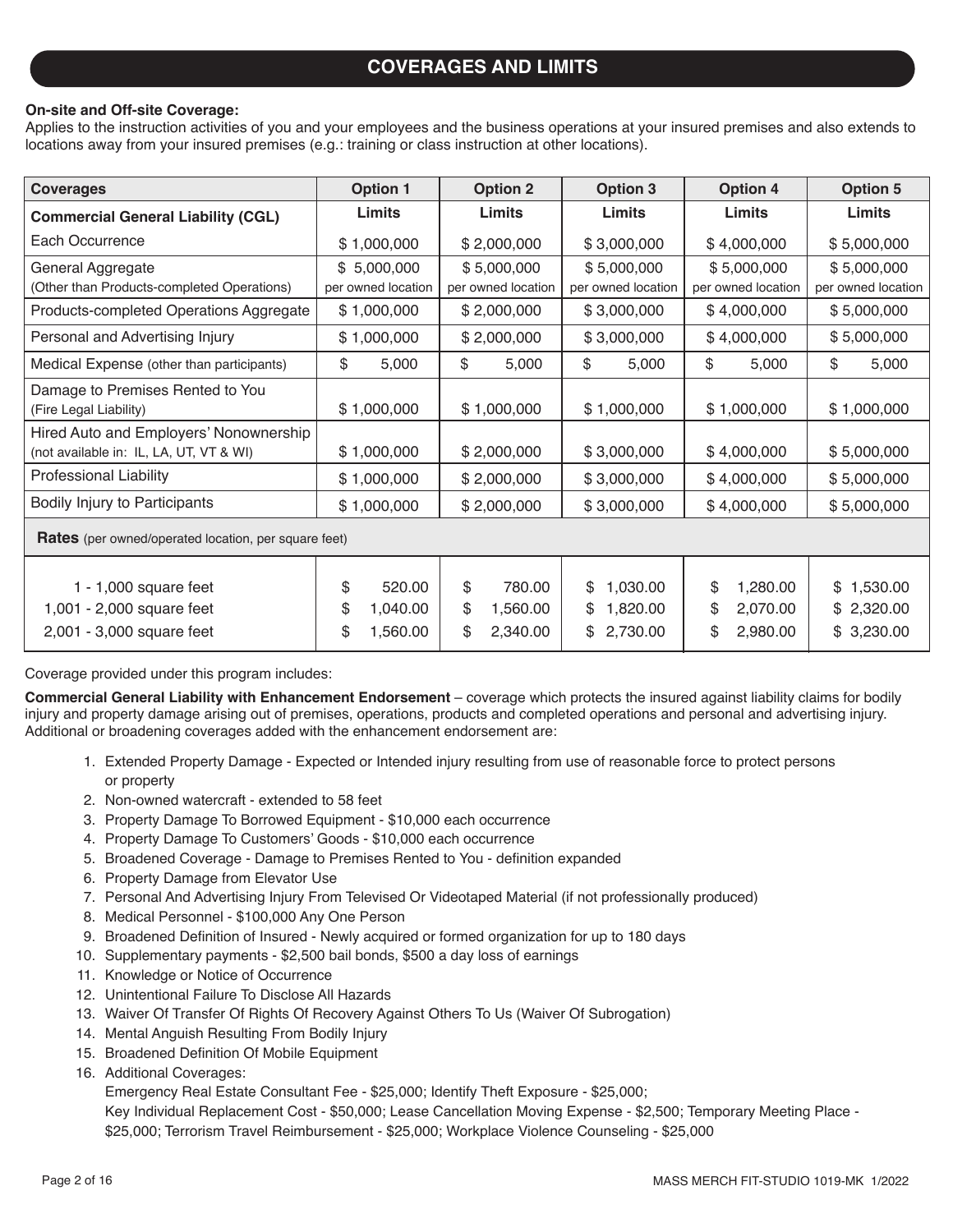### **COVERAGES AND LIMITS CONTINUED**

**Damage to Premises Rented to You** – This coverage is solely for the premises, and the contents of such premises, rented to you if the damage is caused by fire, lightning, explosion, smoke and leaks from sprinklers.

**Bodily Injury to Participants** – coverage which offers protection against bodily injury liability claims brought by persons participating in fitness/exercise activities under the direction of the insured.

**Professional Liability** – provides protection against wrongful acts (negligent act, error, omission or breach of duty in the discharge of fitness/exercise activities) that occur under the operations of the insured.

**Hired Auto and Employers' Nonownership Liability** (not available for facility locations that are in: IL, LA, UT, VT & WI ) – coverage which protects the insured against liability claims arising out of the maintenance or use of motor vehicles borrowed, leased, hired, or rented by the insured on a short-term basis, as well as coverage for those autos your organization does not own, lease, hire, rent or borrow that are used in conjunction with your operations. Coverage does not extend to the transporting of participants or the use of multi-passenger vehicles (designed to carry 9 or more persons) or to those vehicles that are rented, leased, hired or borrowed on a long-term basis.

## **EXCLUSIONS**

The following represent only some of the exclusions contained in this policy and state variations may apply.

- Abuse, molestation, or exploitation (unless reported to, approved by us, & the appropriate premium paid)
- Acupuncture
- All operations listed as ineligible
- Amusement devices (e.g.: rides, slides, inflatables, bungees, climbing walls, dunk tanks)
- Asbestos
- Athletic competitions held/sponsored by the insured or in which the insured's members participates
- The sport of boxing (contact/sparring)
- Communicable disease
- Cryogenic chambers/therapy
- violation of statutes related to personal data
- Cycling (other than stationary)
- Employment-related practices
- Fungi or bacteria
- Instruction/activity held on or in open water (e.g.: lakes, ponds, ocean)
- Massage therapy
- Cyber incident, data compromise, and Sale or distribution of herbal, medicinal and/or nutritional products
	- Sexually transmitted disease
	- Training programs for law enforcement, public safety and military personnel
	- Transportation of participants/members
	- The sport of wrestling

### **OPTIONAL COVERAGES AVAILABLE**

#### **Liability for Independent Contractors (non-employees)**

This coverage option allows you to purchase liability for those independent contractor (non-employees) instructors or trainers while they are conducting instruction activities on behalf of your studio/facility operations.

Coverage Conditions:

- 1. You must have commercial general liability coverage for your studio/facility with our Exercise/Personal Training Studio RPG Insurance Program and coverage must follow the same limit option purchased for your location(s).
- 2. Coverage will be effective the day after we receive the request with premium and will expire on the expiration date of your Exercise/Personal Training Studio RPG Insurance Program.
- 3. A U.S.-based instructor age 18 or older conducting private or group instruction on your behalf for any of the following is eligible for this coverage.
	- Acro dance
- Cardio kickboxing
- Acrobatic/partner yoga • Aerobics
- Children's fitness
- programs
	- Dance
	- Exercise
- Fitness bootcamp
- GYROTONIC®
- Hoop fitness
- Personal training • Pilates
- 

4. Ineligible instructors or those offering the following operations that are not eligible for this coverage are:

(certified instructors only)

- Certified athletic trainers Instruction of sport skills activities<br>• Coaching of organized competitive athletic teams Instructor's employment as an exe
- 

• Aerial/anti-gravity/suspended yoga

- 
- 
- Instructor's employment as an exempt or non-exempt • Instructors under the age of 18 employee of a school, university or college

5. This coverage is 100% fully earned at inception.

| <b>Rates</b> <sup>*</sup> (annual) | <b>Option 1</b>  | <b>Option 2</b>  | <b>Option 3</b>  | <b>Option 4</b>  | <b>Option 5</b>  |
|------------------------------------|------------------|------------------|------------------|------------------|------------------|
|                                    | \$1,000,000      | \$2,000,000      | \$3,000,000      | \$4,000,000      | \$5,000,000      |
|                                    | <b>CGL Limit</b> | <b>CGL Limit</b> | <b>CGL Limit</b> | <b>CGL Limit</b> | <b>CGL Limit</b> |
| On-site and off-site coverage      | \$300.00         | \$450.00         | \$700.00         | \$950.00         | \$1,200.00       |

\*Operations with more than 10 independent contractors may be subject to additional underwriting and premium.

- - Yoga
		- ZUMBA®
		- Tumbling (floor only,
			- no gymnastic apparatus)
- Spinning® • Tai chi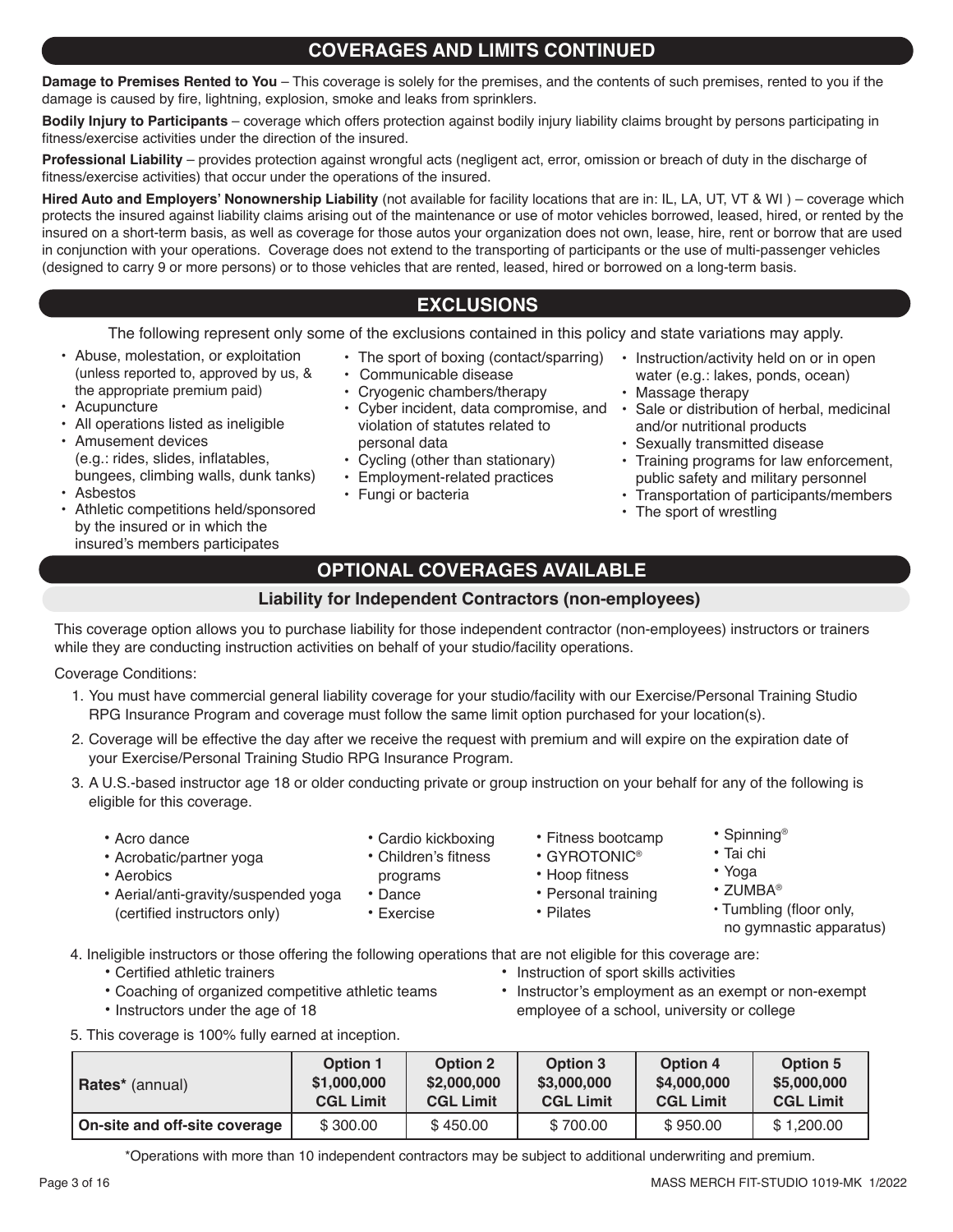# **OPTIONAL COVERAGES AVAILABLE CONTINUED**

#### **Equipment and Contents Coverage (Inland Marine)**

This provides coverage for direct loss or damage to your supplies and equipment, furnishings, improvements and betterments, signs and leased personal property, HVAC or building glass where you are a tenant and who have contractual responsibility to insure due to fire, theft, vandalism or other covered causes (subject to actual policy terms and conditions). You must insure the full replacement cost of all of your equipment and contents to avoid a co-insurance penalty at the time of loss. Should you add additional equipment or contents to your inventory, please contact us to have your insured value amended to avoid a co-insurance penalty.

Additional coverages automatically included in the coverage form are:

- Business Income with Extra Expense actual loss sustained (up to \$50,000)
- Money and Securities Coverage -\$10,000 any one occurrence
- Valuable Papers and Records Coverage -\$10,000 on premises/ \$2,500 off premises
- Account Receivable Coverage -\$10,000 on premises/ \$2,500 off premises
- Employee Theft -\$5,000 any one occurrence
- Forgery or Alteration -\$10,000 any one occurrence
- Robbery or Safe Burglary of Other Property -\$10,000 inside the premises/ \$10,000 outside the premises
- Additional Acquired Property up to \$15,000
- Concession Equipment -\$50,000 any one occurrence
- Pollutant Cleanup -\$25,000

#### Coverage Conditions:

- 1. Coverage is not available on a stand-alone basis. You must have commercial general liability coverage for your studio or organization with our Exercise/Circuit/Personal Training Studio RPG Insurance Program.
- 2. Coverage will be effective the day after we receive the proper completed enrollment form with premium and will expire on the expiration date of of your Exercise/Circuit/Personal Training Studio RPG Insurance Program.
- 3. Receipt of purchase is required at the time of loss to show verification of purchase for improvements or betterments.
- 4. This coverage may not be available in all states.

| <b>Total Value per Location</b> | Rate   | <b>Deductible</b> | <b>Minimum Premium</b> |
|---------------------------------|--------|-------------------|------------------------|
| $1 - $10,000$                   | \$.03  | 250               | \$100.00               |
| 10,001 - \$100,000              | \$.026 | \$1.000           | \$100.00               |
| $$100,001 +$                    | \$.026 | \$2.500           | \$100.00               |

#### **Sexual Abuse or Sexual Molestation Liability OR Abuse, Molestation, or Exploitation Defense Cost Reimbursement**

This program includes two options for coverage for claims arising out of sexual abuse or sexual molestation:

- Option 1: \$1,000,000 of liability coverage for sums the insured becomes legally obligated to pay as damages because of loss arising out of or in any way involving sexual abuse or sexual molestation, whether threatened or actual. This limit is part of, and not in addition to, the general liability limit section.
- Option 2: \$100,000 of coverage for reimbursement of defense costs only resulting from claims arising out of abuse, molestation, or exploitation.

Coverage Conditions:

- 1. Coverage is contingent upon completion, as well as review and approval from us, of the underwriting questions found on page 10.
- 2. Coverage is not available on a stand-alone basis. You must have commercial general liability coverage for your studio with our Exercise/Circuit/Personal Training Studio RPG Insurance Program.
- 3. Only one option may be purchased.
- 4. This coverage is 100% fully earned at inception.

| <b>Options</b>                                                                                   | <b>Rates</b>                                        |
|--------------------------------------------------------------------------------------------------|-----------------------------------------------------|
| <b>Option 1 - \$1,000,000</b><br>Sexual Abuse or Sexual Molestation Liability                    | See page 10 for rates<br>(\$150.00 minimum premium) |
| <b>Option 2 - \$100,000</b><br>Abuse, Molestation, or Exploitation<br>Defense Cost Reimbursement | \$100.00<br>(Flat rate)                             |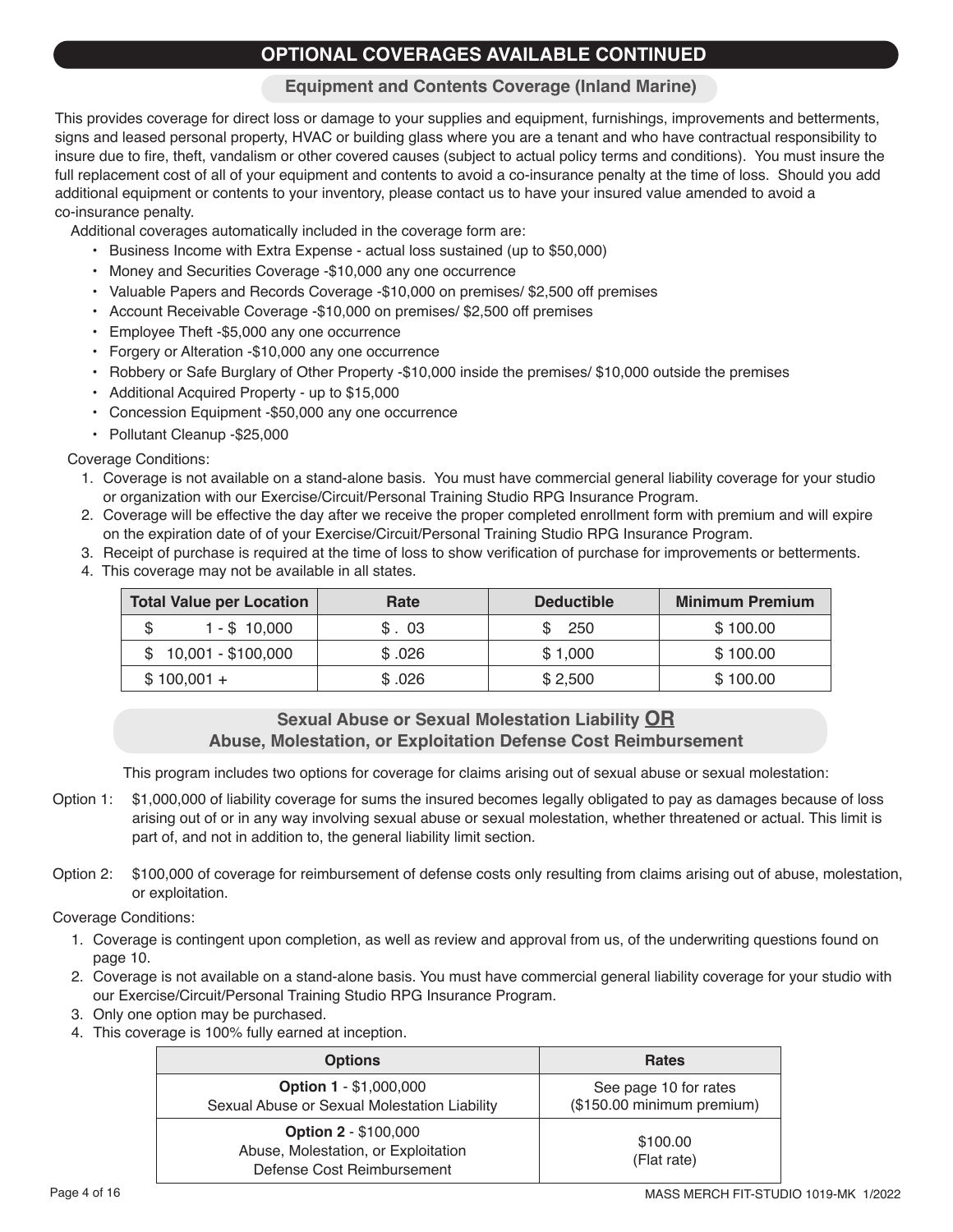#### **1. Is coverage under this policy extended to independent contractors (non-employees) working on behalf of the studio?**

Independent contractors (non-employees) are covered only if the optional coverage available with this program is purchased. If this optional coverage is not purchased, as a studio/facility owner, you need to require that all independent contractors (non-employees) working at your location(s) obtain professional liability coverage and name your business as an additional insured to their instructor policy and submit proof of this coverage to you.

#### **2. Do I have coverage for virtual training?**

Coverage does extend to incidental virtual training provided by you (the named insured) to your clients/ members. The policy is intended to extend bodily injury coverage for training available to your clients/ members only (through a private platform such as a password protected website or a closed Facebook group) - Coverage does not extend to any training material that is accessible to the general public.

Reasonable precautions should be taken when assessing potential new clients/members online, including but not limited to: health assessments, waivers/release forms, and interviews prior to instruction or training. We encourage you to consult with an attorney to consider special waiver/release agreements that will apply specifically to virtual training.

Virtual training/instruction does not extend to any training/instruction that includes gymnastic apparatuses, tumbling, or stunting (including pyramids), or in-water activities. We do not provide coverage for cyber liability, so if you are taking payment or collecting personal information online and it is compromised, there would be no coverage under the general liability policy.

#### **3. I have been asked by my landlord to add them as an additional insured to my policy. What does this mean and how do I do that?**

An additional insured is an entity which has an insurable interest for claims arising out of your negligence as the named insured. Such possible entities are a landlord or sponsor. By providing an entity additional insured status they now are entitled to defense and indemnity (if the policy limits have not been exhausted) under your policy with no responsibility for premium payments.

#### **4. Will we receive a policy after submitting the enrollment form?**

You will receive a certificate of insurance as proof of coverage. Coverage is offered exclusively through Sports, Leisure and Entertainment Risk Purchasing Group (RPG). The RPG receives a master policy from the company. Submission of this enrollment form confirms your desire to receive coverage through the RPG. Each member receives their own certificate of insurance as their evidence of coverage. The limits of insurance apply individually to each insured member organization-there are no shared limits of liability with any other members. A copy of the RPG master policy can be requested in writing to: K&K Insurance Group, Inc., 1712 Magnavox Way, Fort Wayne, IN 46804.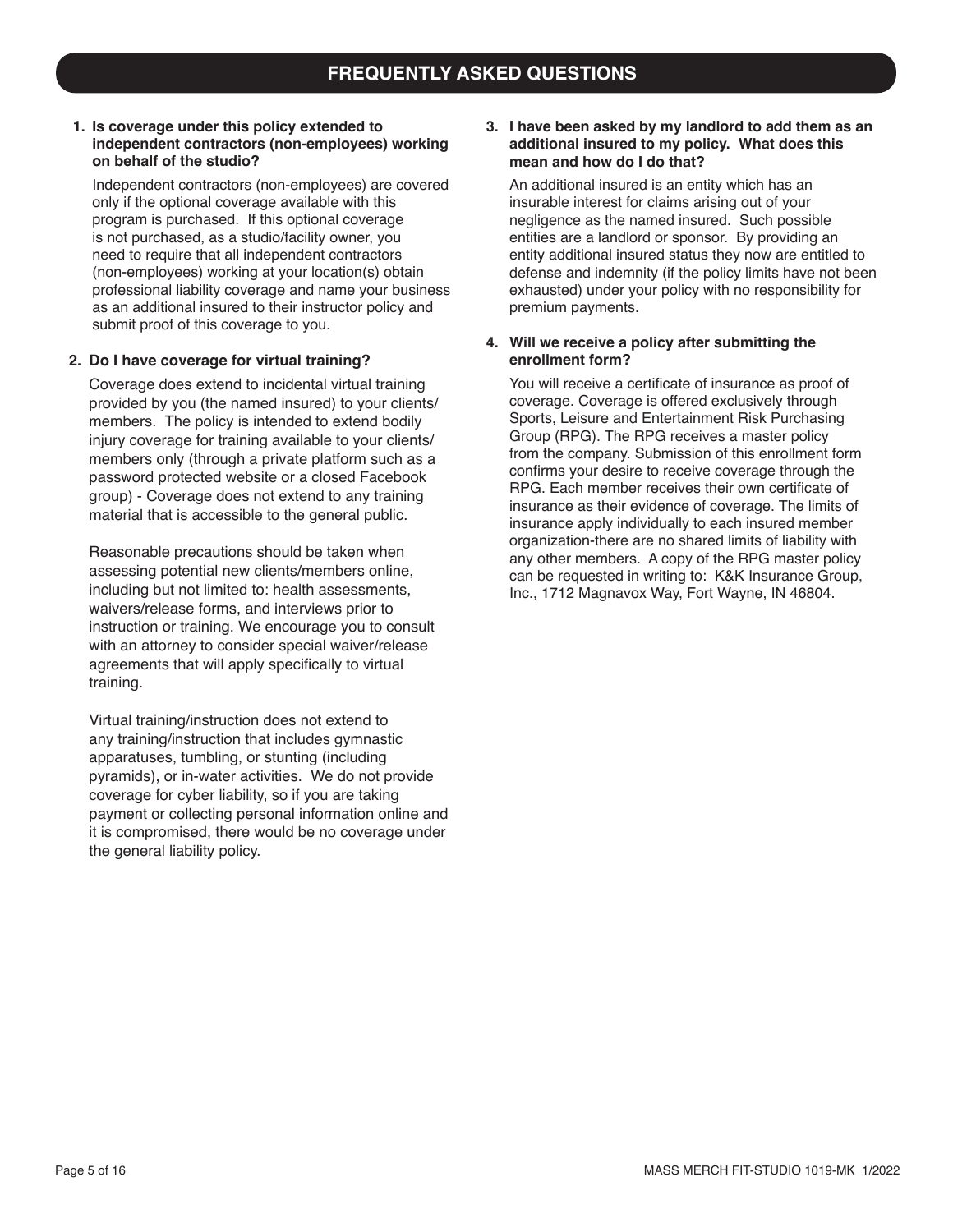

# **Enrollment Form - Exercise/Circuit/Personal Training Studio Program**

This brochure is valid for effective dates of 1/1/22 through 12/31/22

Completion of this enrollment form confirms your desire to obtain insurance through the Sports, Leisure and Entertainment Risk Purchasing Group. A risk purchasing group (RPG) provides group purchasing power for similar risks resulting in potential advantageous coverage terms, competitive rates, risk management bulletins, and rewards for favorable group loss experience. An RPG administration fee may be charged. The submission of this enrollment form and/or the acceptance of payment does not guarantee coverage. Certain operations are not eligible for coverage by this program. We reserve the right to decline any request for coverage.

#### **TO AVOID PROCESSING DELAYS, PLEASE:**

- **1. Complete all sections (print legibly)**
- **2. Sign and date where required**
- **3. Remit completed enrollment form (pages 6-16) with payment**

#### **GENERAL INFORMATION**

| $\bigcirc$ I am a new account $\bigcirc$ I am renewing my coverage                                                                                                  |                                 |
|---------------------------------------------------------------------------------------------------------------------------------------------------------------------|---------------------------------|
|                                                                                                                                                                     |                                 |
| Note: This is the name that will appear on your Certificate of Insurance. If your company is a Sole Proprietorship, then this will be your personal<br>name or DBA. |                                 |
| Applicant is a: $\bigcirc$ Sole Proprietorship $\bigcirc$ Limited Liability Co. $\bigcirc$ Corporation $\bigcirc$ Partnership                                       |                                 |
|                                                                                                                                                                     |                                 |
|                                                                                                                                                                     | State: <u>Charles Zip:</u> Zip: |
|                                                                                                                                                                     |                                 |
|                                                                                                                                                                     |                                 |
|                                                                                                                                                                     |                                 |

(By listing an email address, you are giving us permission to contact you by email about your policy. Refer to page 13 of the application for Electronic Disclosure and Consent)

### **LOCATIONS**

Please list locations you own or operate on a 24 hour basis, if different than the mailing location above.

(Note: Temporary leased spaces or mobile program sites should not be listed here, only your owned/operated location sites. You can add temporary/mobile locations on the certificate request section if evidence of coverage or additional insured status is needed)

| Loc $#1$ :   |                       |      |              |          |  |
|--------------|-----------------------|------|--------------|----------|--|
|              | <b>Street Address</b> | City | <b>State</b> | Zip Code |  |
| Loc $#2$ :   |                       |      |              |          |  |
|              | <b>Street Address</b> | City | <b>State</b> | Zip Code |  |
| <b>DATES</b> |                       |      |              |          |  |

Annual coverage will begin the day after the completed enrollment form and premium are received and approved by us, or on a later date you specify below. (If renewing coverage, please provide the expiration date of your current policy.)

 $\bigcirc$  Start my coverage on this date:  $\bigcirc$  /  $\bigcirc$  /

K&K Insurance Group, Inc. • P.O. Box 2338 • Fort Wayne, IN 46801-2338 • 1-800-648-6406 • Fax 1-260-459-5940 Website www.kandkinsurance.com K&K Insurance Group, Inc. is a licensed insurance producer in all states (TX license #13924); operating in CA, NY and MI as K&K Insurance Agency (CA license #0334819)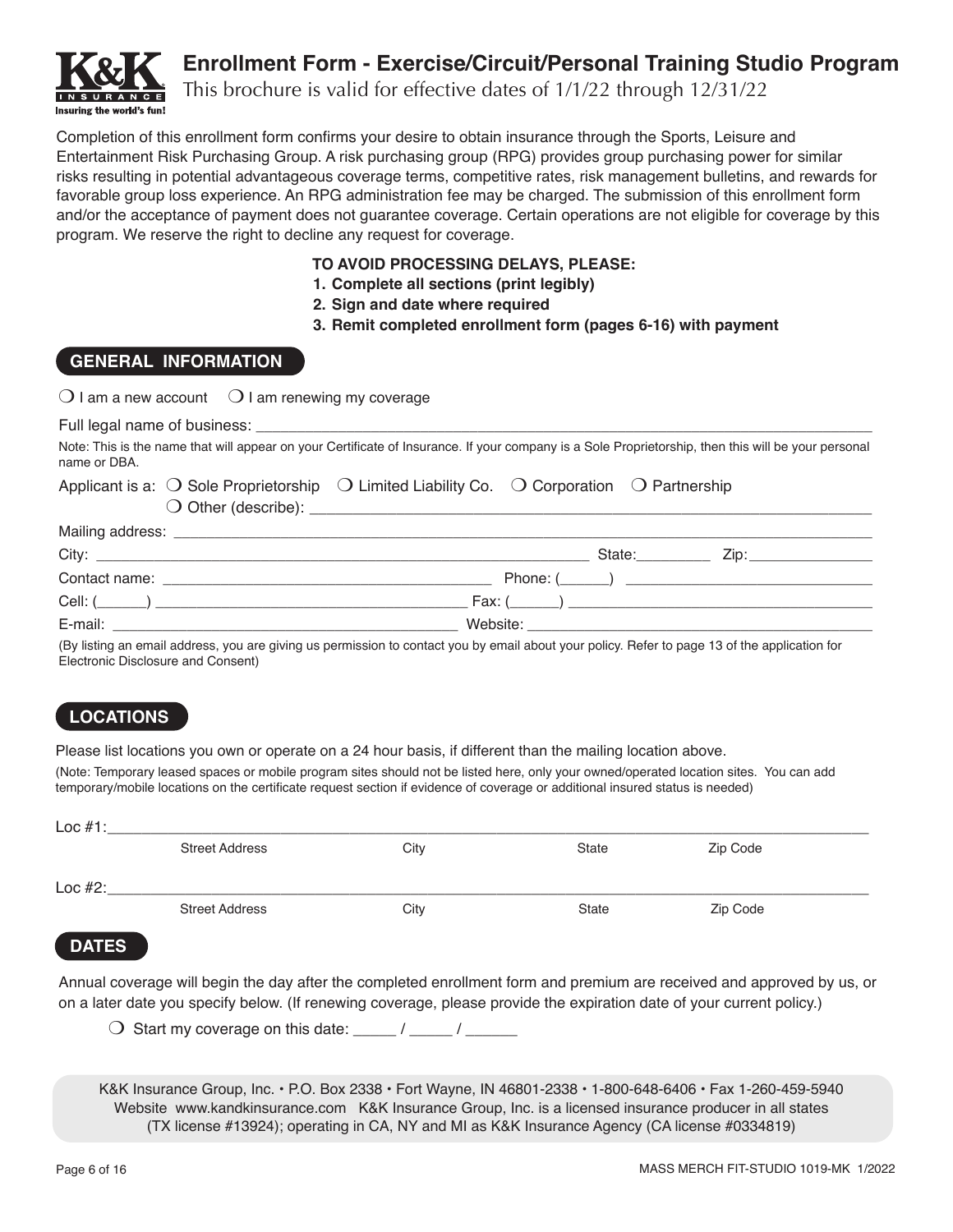### **BUSINESS INFORMATION**

| 1. Are patrons under the direct supervision of an instructor or trainer at all times during the activities<br>and/or are operations exclusively circuit training?                                                                                                                                                                                                   |                                                                                                                                                                                                                                                                                             | Yes<br>$\left( \right)$       | $\bigcirc$ No |
|---------------------------------------------------------------------------------------------------------------------------------------------------------------------------------------------------------------------------------------------------------------------------------------------------------------------------------------------------------------------|---------------------------------------------------------------------------------------------------------------------------------------------------------------------------------------------------------------------------------------------------------------------------------------------|-------------------------------|---------------|
| 2. Is a representative from your business on-site during your business hours?                                                                                                                                                                                                                                                                                       |                                                                                                                                                                                                                                                                                             | Yes<br>$\left( \quad \right)$ | $\bigcirc$ No |
| 3. Do you have locations outside of the U.S.?                                                                                                                                                                                                                                                                                                                       |                                                                                                                                                                                                                                                                                             | Yes<br>$\left( \right)$       | $\bigcirc$ No |
| 4. Is your studio/facility a dance, gymnastics, cheer or martial arts school/studio?                                                                                                                                                                                                                                                                                |                                                                                                                                                                                                                                                                                             | Yes<br>$\left( \right)$       | $\bigcirc$ No |
| 5. Does your studio/facility have any of the following features or services?                                                                                                                                                                                                                                                                                        |                                                                                                                                                                                                                                                                                             | Yes<br>$\left( \quad \right)$ | $\bigcirc$ No |
| • Childcare/babysitting services<br>• Climbing walls<br>• CrossFit <sup>®</sup> licensed services<br>• Ice skating, roller skating or skating<br>treadmills<br>• Medical, therapy or health care services<br>• Parkour/ninja/obstacle courses or programs<br>• Programs specifically designed for health disorders/diseases<br>If yes, please describe the program: | • Physical therapy, physicals or stress testing<br>· Salon services or indoor tanning<br>· Sports medicine<br>• Sports rehabilitation services/therapy<br>• Sports skills instructional programs<br>• Swimming pools, saunas, steam rooms,<br>hot tubs, whirlpools, jacuzzis or cold plunge |                               |               |

The exposures/activities listed above are not eligible under this program. If you have answered yes to any of the questions, please contact our office to determine if other coverage/program options are available, or visit www.fitnessinsurance-kk.com to review additional fitness insurance programs available.

| 6. Do you have any independent contractors (non-employees) working at your studio/facility?<br>If yes, how many?                                                                                                                                                | Yes            | No            |
|-----------------------------------------------------------------------------------------------------------------------------------------------------------------------------------------------------------------------------------------------------------------|----------------|---------------|
| 7. Does your facility have a boxing ring/cage?                                                                                                                                                                                                                  | Yes            | No.           |
| (Facilities with boxing rings/cages are subject to additional underwriting questions and may not be eligible.)                                                                                                                                                  |                |               |
| <b>8. FOR NEW ACCOUNTS ONLY</b>                                                                                                                                                                                                                                 |                |               |
| Do you have current coverage in place?                                                                                                                                                                                                                          | () Yes         | ( ) No        |
| If no, please check/explain:                                                                                                                                                                                                                                    |                |               |
| $\bigcirc$ New business operation $\bigcirc$ Other, please explain:                                                                                                                                                                                             |                |               |
| If yes:                                                                                                                                                                                                                                                         |                |               |
|                                                                                                                                                                                                                                                                 |                |               |
| b) Is your current carrier non-renewing your coverage?                                                                                                                                                                                                          | $\bigcirc$ Yes | $\bigcirc$ No |
|                                                                                                                                                                                                                                                                 |                |               |
| c) In the past 4 years, have you had any losses?                                                                                                                                                                                                                | $\bigcirc$ Yes | $\bigcirc$ No |
| If yes, please provide current loss runs with at least 4 years of loss history, including your current year.<br>In addition, please describe any liability or medical claims over \$5,000 that have been paid under your<br>insurance coverage for those years. |                |               |

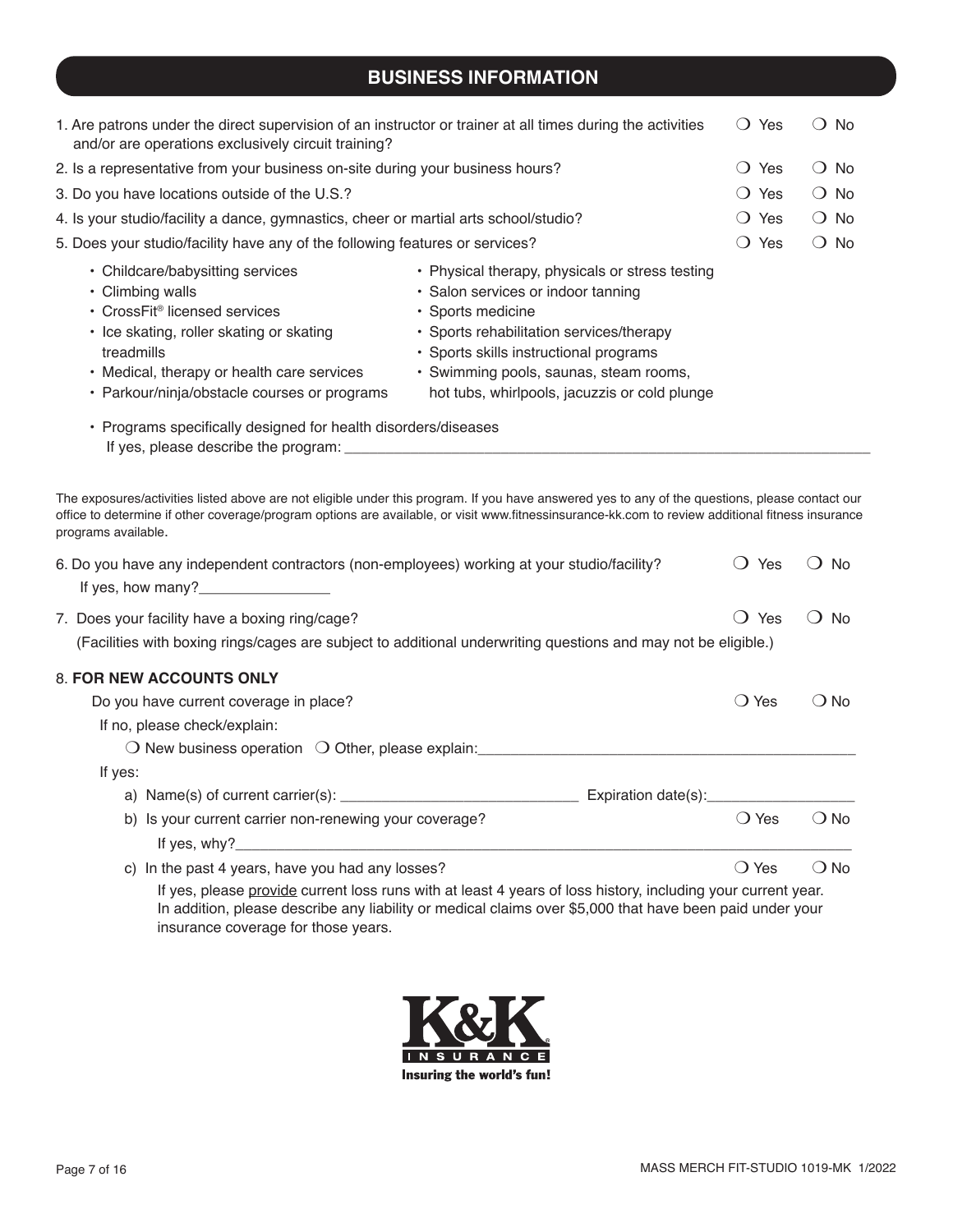### **PROGRAM PREMIUM CALCULATION**

**Select the applicable option.** NOTE: If you have more than one location, you must select the same limit and coverage option for all locations.

| <b>On-Site and Off-Site Coverage</b><br>Coverage applies to the operations of the<br>studio at their own insured location(s) and<br>also extends to their operations conducted<br>at locations owned/operated by others. | <b>Option 1</b><br>$\cup$<br>1,000,000<br>S<br><b>CGL Limit</b> | $\bigcirc$ Option 2<br>2,000,000<br>S<br><b>CGL Limit</b> | $\bigcirc$ Option 3<br>3,000,000<br>S.<br><b>CGL Limit</b> | <b>Option 4</b><br>$\Omega$<br>4,000,000<br>S.<br><b>CGL Limit</b> | <b>Option 5</b><br>$\mathcal{L}$<br>5,000,000<br>S<br><b>CGL Limit</b> |
|--------------------------------------------------------------------------------------------------------------------------------------------------------------------------------------------------------------------------|-----------------------------------------------------------------|-----------------------------------------------------------|------------------------------------------------------------|--------------------------------------------------------------------|------------------------------------------------------------------------|
| $1 - 1,000$ square feet<br>$1,001 - 2,000$ square feet<br>$2,001 - 3,000$ square feet                                                                                                                                    | 520.00<br>.040.00<br>S<br>,560.00                               | 780.00<br>1,560.00<br>S<br>2.340.00<br>S                  | 1.030.00<br>1,820.00<br>\$.<br>2,730.00<br>S               | 1.280.00<br>2,070.00<br>2.980.00                                   | 1,530.00<br>S<br>2,320.00<br>\$<br>3,230.00<br>\$                      |

#### **Square Footage and Premiums (per location)**

| Location # as per Page 6 | <b>Square Footage</b> | <b>Premium</b> |
|--------------------------|-----------------------|----------------|
| Location #1              |                       | \$             |
| Location #2              |                       | \$             |
| <b>Total Premium</b>     |                       | \$             |

### **OPTIONAL COVERAGES PREMIUM CALCULATION**

**Liability for Independent Contractors (Non-Employees) Coverage**

#### m **Check here and skip this section if you do not want this coverage option**

Coverage for these instructors only applies while they are conducting activities on behalf of your studio/facility. You must choose the same limit option that was selected for your studio/facility above.

Please select one coverage option and calculate rate.

| <b>Rates*</b> (per annual)    | <b>Option 1</b>      | <b>Option 2</b>      | Option 3             | <b>Option 4</b>     | <b>Option 5</b>     |
|-------------------------------|----------------------|----------------------|----------------------|---------------------|---------------------|
|                               | \$1,000,000          | \$2,000,000          | \$3,000,000          | \$4,000,000         | \$5,000,000         |
|                               | <b>CGL Limit</b>     | <b>CGL Limit</b>     | <b>CGL Limit</b>     | <b>CGL Limit</b>    | <b>CGL Limit</b>    |
| On-site and off-site coverage | $\bigcirc$ \$ 300.00 | $\bigcirc$ \$ 450.00 | $\bigcirc$ \$ 700.00 | $\bigcirc$ \$950.00 | $\circ$ \$ 1,200.00 |

\*Operations with more than 10 independent contractors may be subject to additional underwriting and premium.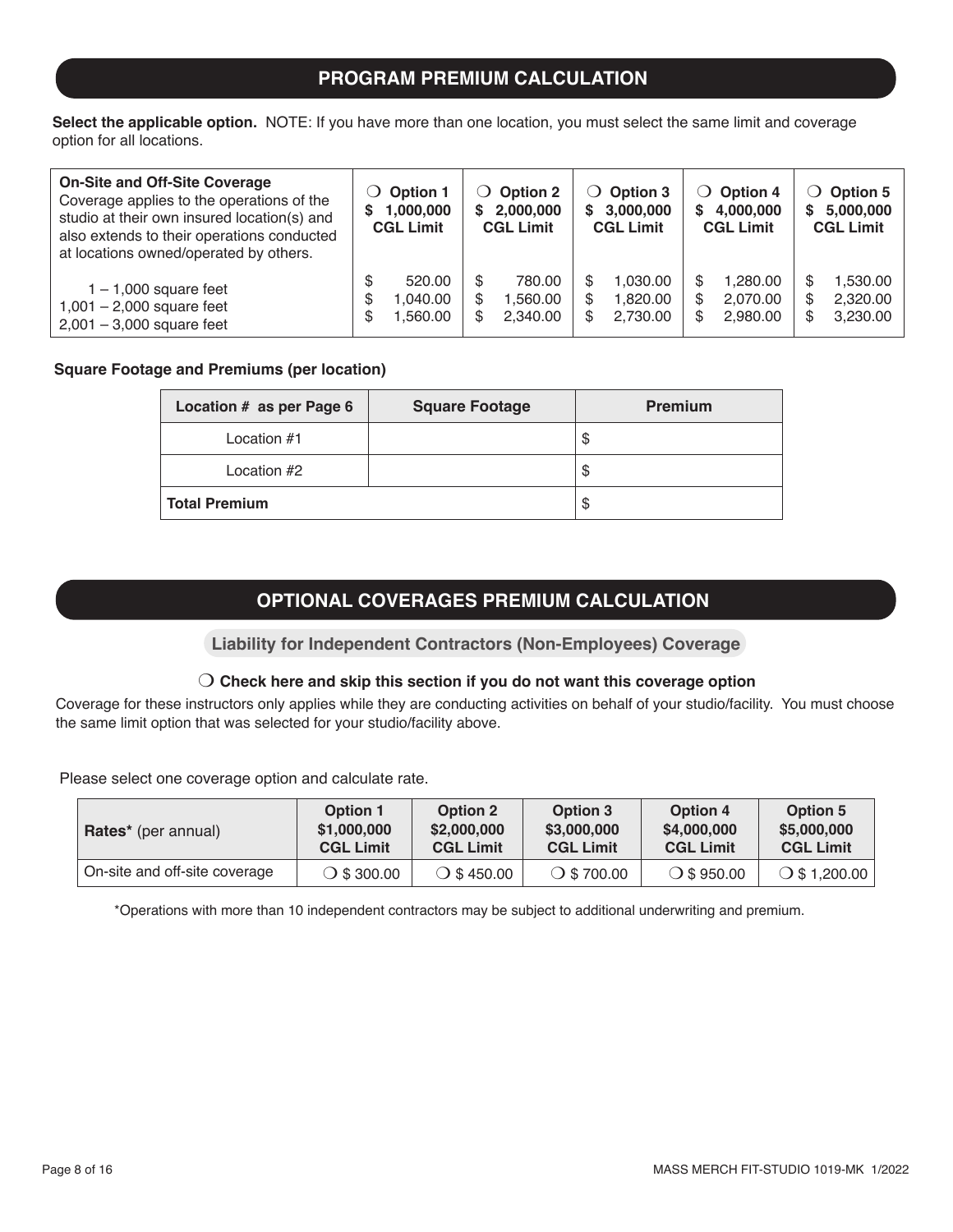### **OPTIONAL COVERAGES PREMIUM CALCULATION CONTINUED**

**Equipment and Contents Coverage (Inland Marine)**

TO AVOID A CO-INSURANCE PENALTY, YOU MUST INSURE 100% OF THE REPLACEMENT COST OF YOUR EQUIPMENT AND CONTENTS FOR ALL OF YOUR LOCATIONS.

#### m **Check here and skip this section if you do not want this coverage option**

#### **Step 1: Fill in the values to determine your total replacement cost amount for ALL locations**

| Individually list any items with values over \$5,000                                                                                                                                 | Value |
|--------------------------------------------------------------------------------------------------------------------------------------------------------------------------------------|-------|
|                                                                                                                                                                                      |       |
|                                                                                                                                                                                      | ន     |
|                                                                                                                                                                                      |       |
| Provide values for categories below                                                                                                                                                  |       |
| (DO NOT include those values already shown above)                                                                                                                                    |       |
| <b>Supplies &amp; Inventory</b> (office supplies, items held for sale)                                                                                                               |       |
| Equipment & Contents (athletic equipment, electronics, furniture, non-structural glass,<br>phone/fax system, office contents, etc.)                                                  |       |
| <b>Improvements &amp; Betterments</b> (items you have installed or altered at your expense,<br>such as flooring, mirrors, ceiling tile, window treatments, lighting, shelving, etc.) |       |
| <b>Signs</b> (indoor or outdoor)                                                                                                                                                     |       |
| Misc. Equipment – please describe __________                                                                                                                                         |       |
| Total replacement value for all location(s) (add all lines above)                                                                                                                    |       |

#### **Step 2: Complete ONLY if your replacement cost value is over \$100,000**

1. Please describe the building type your equipment is stored in (e.g.: frame or fire resistive warehouse)

| () Yes () No                                                                                     |
|--------------------------------------------------------------------------------------------------|
|                                                                                                  |
| 3. Is any other operations, besides your own, or equipment of others stored in the same facility |
| $\bigcirc$ Yes $\bigcirc$ No                                                                     |
|                                                                                                  |
|                                                                                                  |

4. Please attach a complete inventory list with values of each item

#### **Step 3: Calculate premium**

(If total calculated premium is less than the minimum premium, the total premium due is the minimum premium.)

| <b>Equipment and Contents Premium</b>                |        |                                                                                                                              |  |  |  |
|------------------------------------------------------|--------|------------------------------------------------------------------------------------------------------------------------------|--|--|--|
| My total replacement value is between $$1 - $10,000$ |        |                                                                                                                              |  |  |  |
| (\$250 deductible will apply)                        |        |                                                                                                                              |  |  |  |
| $$.03 \times $$                                      | $=$ \$ |                                                                                                                              |  |  |  |
| <b>Total Replacement Value</b>                       |        | <b>Equipment and Contents Premium</b><br>(\$100.00 minimum premium applies)                                                  |  |  |  |
| My total replacement value is over \$10,000          |        |                                                                                                                              |  |  |  |
|                                                      |        | (A \$1,000 deductible applies to values from \$10,001 - \$100,000 and a \$2,500 deductible applies to values over \$100,000) |  |  |  |
| $$.026 \times $$                                     | $=$ \$ | $\mathcal{S}$                                                                                                                |  |  |  |
| <b>Total Replacement Value</b>                       |        | <b>Equipment and Contents Premium</b><br>(\$100.00 minimum premium applies)                                                  |  |  |  |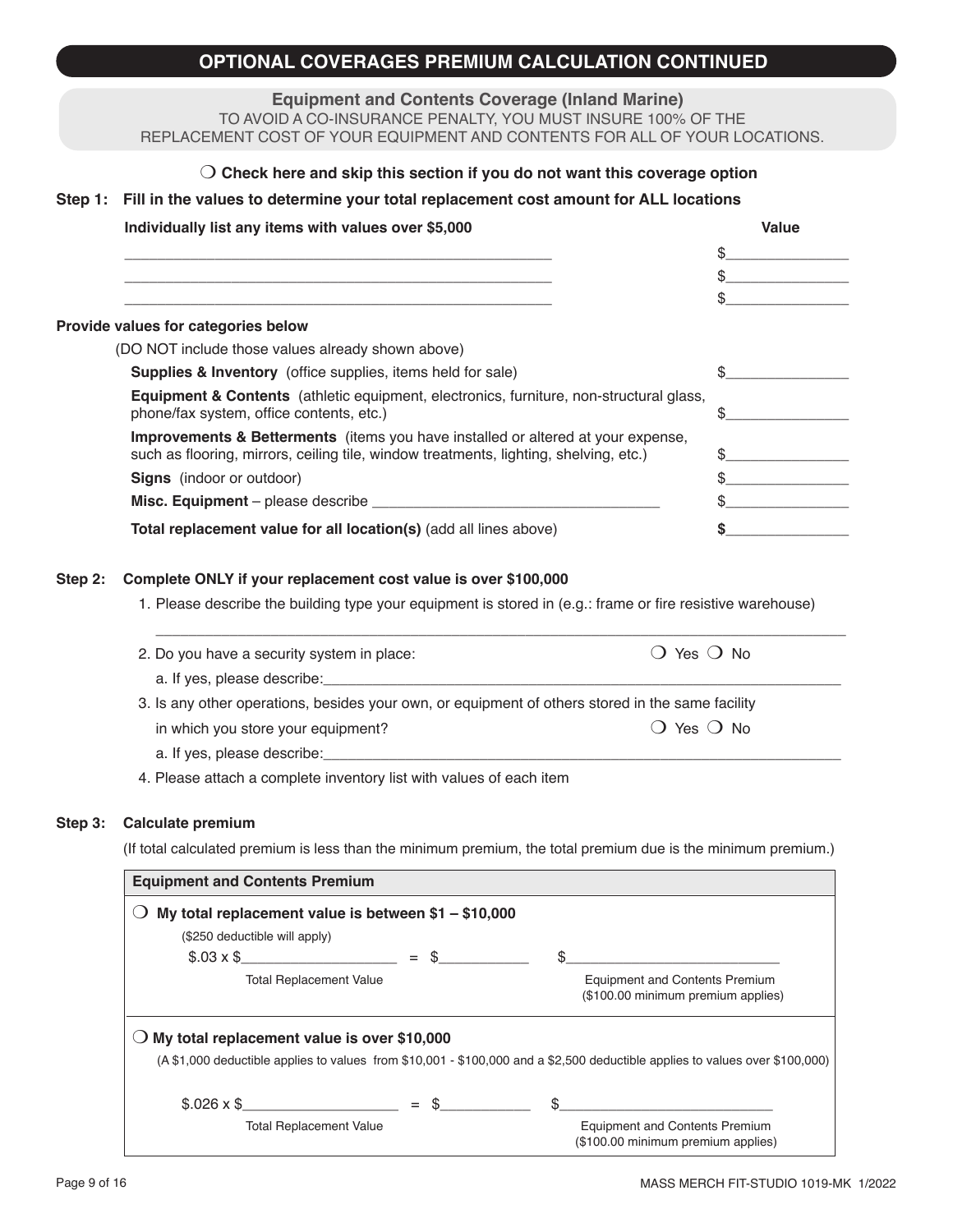### **OPTIONAL COVERAGES PREMIUM CALCULATIONS CONTINUED**

### **Sexual Abuse or Sexual Molestation Liability Coverage OR**

**Abuse, Molestation, or Exploitation Defense Cost Reimbursement** Coverage is contingent upon underwriting review and approval of the following questionnaire.

| Check here and skip this section if you do not want this coverage option                                                                                                                                                                                                                      |                               |               |
|-----------------------------------------------------------------------------------------------------------------------------------------------------------------------------------------------------------------------------------------------------------------------------------------------|-------------------------------|---------------|
| 1. Does your organization currently have employees, volunteers or independent contractors?<br>The term "Volunteers" means someone, including parent volunteers, who exerts control over or supervises participants.                                                                           | Yes                           | $\bigcirc$ No |
| 2. Have any claims, allegations or charges of abuse, molestation or sexual misconduct<br>been made against you or your organization or anyone working on behalf of your organization?<br>If yes, please explain:                                                                              | () Yes                        | $()$ No       |
| 3. Are you aware of any occurrences that could lead to a claim?<br>If yes please explain: $\frac{1}{2}$                                                                                                                                                                                       | Yes<br>$\left( \quad \right)$ | $()$ No       |
| 4. Do you, your organization or sanctioning/governing body have written procedures in place regarding<br>the prevention and mitigation of abuse, molestation or sexual misconduct?<br>If yes:                                                                                                 | Yes                           | $()$ No       |
| a. Do the procedures require that known or suspected abuse incidents must be reported<br>to law enforcement?                                                                                                                                                                                  | Yes<br>$\left( \quad \right)$ | $()$ No       |
| b. Are written procedures provided or available to each employee, volunteer, independent contractor<br>or sanctioning/governing body member?                                                                                                                                                  | Yes<br>$\left( \quad \right)$ | $()$ No       |
| c. Does your written plan include reasonable procedures to limit one-on-one interactions between<br>a minor and an adult (who is not the minor's legal guardian) to those that are observable by<br>another adult and within an interruptible distance, except under emergency circumstances? | $\bigcirc$ Yes                | $()$ No       |

5. Please complete the following questions regarding employee, volunteer, or independent contractor screening controls used by your organization.

#### m **Check here and skip the chart below if you have no employees, volunteers, or independent contractors**

| <b>Please Complete All Questions</b><br>The term "Volunteers/Independent contractors" in the following questions<br>means someone who exerts control over or supervises participants. | <b>Employees</b><br>(Check Here if<br>No Employees $\bigcirc$ ) | <b>Volunteers/Independent</b><br>contractors<br>(Check Here if No Volunteers/<br>Independent contractors $\bigcirc$ ) |  |
|---------------------------------------------------------------------------------------------------------------------------------------------------------------------------------------|-----------------------------------------------------------------|-----------------------------------------------------------------------------------------------------------------------|--|
| Are employee/volunteer applications required?                                                                                                                                         | () Yes () No                                                    | $()$ Yes $()$ No                                                                                                      |  |
| If yes, does the application include questions about whether<br>the individual has ever been convicted for any crime involving<br>physical violence or sex related offenses?          | $()$ Yes $()$ No                                                | () Yes () No                                                                                                          |  |
| If yes and applicant checks yes, do you reject the applicant?                                                                                                                         | $()$ Yes $()$ No                                                | $() Yes$ $() No$                                                                                                      |  |
| Are background checks provided by a third party vendor/service?                                                                                                                       | $() Yes$ $() No$                                                | $\bigcirc$ Yes<br>∴ O No                                                                                              |  |
| If yes, do you reject an applicant with any history of physical<br>violence or sex related offenses?                                                                                  | Yes<br>∶ ) N∩                                                   | Yes<br>⊃ No                                                                                                           |  |

Please explain any "No" responses to questions asked in #5:

6. Calculate premium

| <b>Option 1 - \$1,000,000</b> Sexual Abuse or Sexual Molestation Liability<br>(Choose the same type of coverage option as purchased on page 8) |                                                                                                          |   |  |  |                |         |
|------------------------------------------------------------------------------------------------------------------------------------------------|----------------------------------------------------------------------------------------------------------|---|--|--|----------------|---------|
| <b>Type of Coverage</b>                                                                                                                        | Rate<br>X<br># of Locations<br>(based on sq. ft. of each studio)                                         |   |  |  |                | Premium |
| On-site and Off-site                                                                                                                           | 1 - 1,000 sq ft: \$104.00<br>◯ 1,001 - 2,000 sq ft: \$208.00<br>$\bigcirc$ 2,001 - 3,000 sq ft: \$312.00 | X |  |  | \$<br>\$<br>\$ |         |
| Option 1 Total Premium (add all lines above)<br>\$<br>Insert premium total from above or \$150.00 minimum premium. The higher amount applies.  |                                                                                                          |   |  |  |                |         |
| \$100.00<br>Option 2 - \$100,000 Abuse, Molestation, or Exploitation Defense Cost Reimbursement                                                |                                                                                                          |   |  |  |                |         |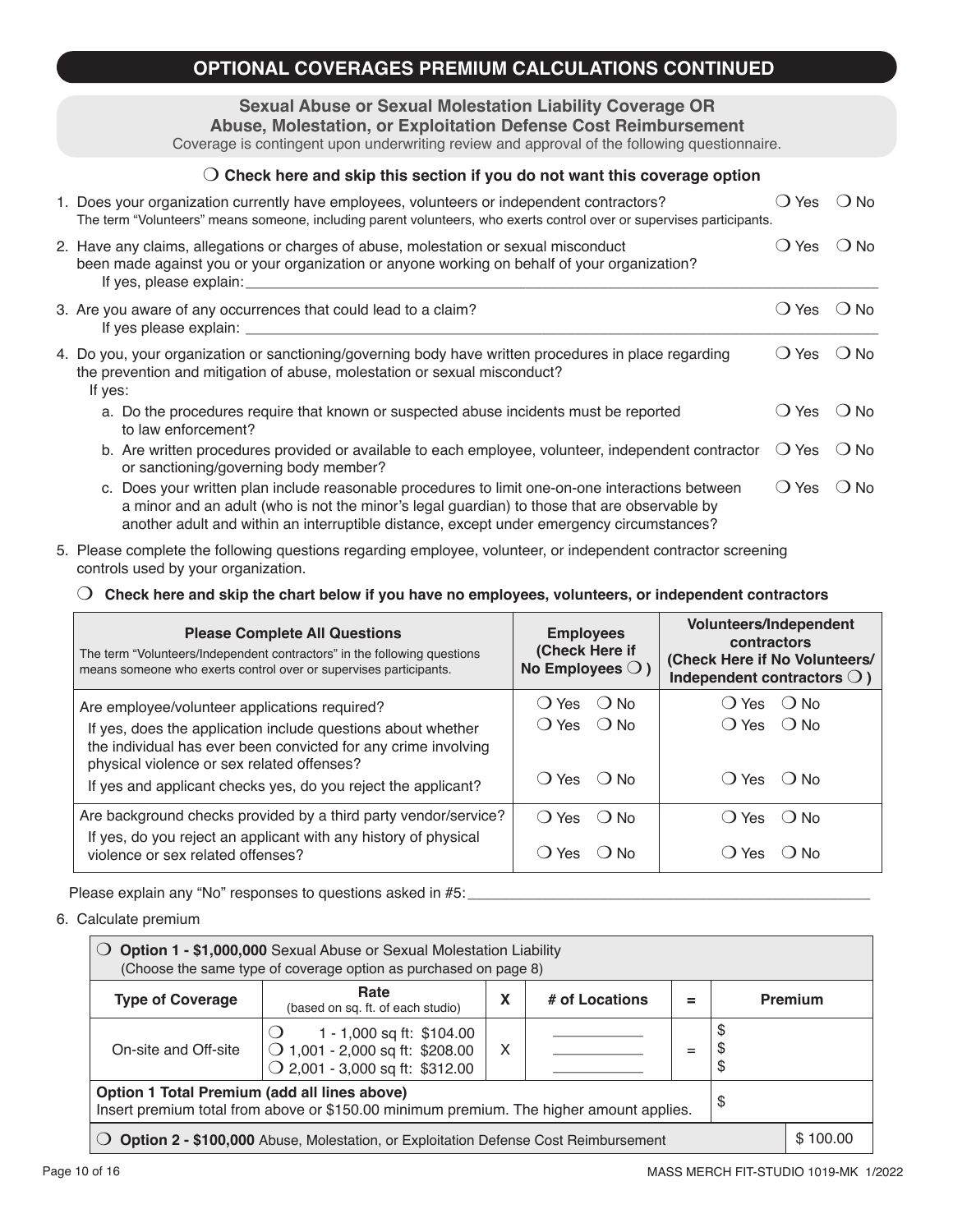### **TOTAL COST SUMMARY**

| Program Premium (Required Coverage)                                                                                                                 | S            | (A) |
|-----------------------------------------------------------------------------------------------------------------------------------------------------|--------------|-----|
| Liability for Independent Contractors Premium (Optional Coverage)                                                                                   | S            | (B) |
| Equipment and Contents Premium (Optional Coverage)                                                                                                  | \$           | (C) |
| Sexual Abuse/Sexual Molestation Premium: (Optional Coverage)<br>$\circ$ \$100,000 Defense Reimbursement Only OR $\circ$ \$1,000,000 Liability Limit | S            | (D) |
| Subtotal Due (add lines A thru D)                                                                                                                   | \$           | (E) |
| Risk Purchasing Group Administration Fee (REQUIRED to process enrollment)                                                                           | 15.00<br>\$. |     |
| Total Cost Due (add lines E & F)                                                                                                                    | \$           |     |

#### **COSTS ARE 20% FULLY EARNED AND NON-REFUNDABLE/NON-TRANSFERRABLE ONCE COVERAGE BEGINS\*. 100% OF THE COST IS DUE IN ORDER TO BIND COVERAGE**

\*Liablility for Independent Contractors and Sexual Abuse/Sexual Molestation coverages are 100% fully earned at inception.

### **NO COVERAGE WILL BE DEEMED IN EFFECT UNTIL THE ACCURATE PAYMENT AND A FULLY COMPLETED ENROLLMENT FORM IS RECEIVED BY THE COMPANY OR THEIR REPRESENTATIVE. CANCELLATIONS/CHANGES CAN ONLY BE MADE BY THE NAMED INSURED.**

### **CERTIFICATE REQUESTS**

Once your enrollment form is approved, you will receive a Certificate of Insurance as evidence that coverage is bound. **Complete this section if you require additional certificates listing a facility, property owner or similar third-party as an additional insured on your policy. Provide a separate request for each additional certificate needed.** 

**Note: Please request all additional insureds needed for this policy term. Additional insureds from the expiring policy term will not be automatically renewed.** 

**1. When is this certificate needed? : \_\_\_\_\_ / \_\_\_\_\_/** 

2. This certificate is for:  $\bigcirc$  General Liability Coverage

 $\bigcirc$  Specific location(s):

 $\bigcirc$  All locations

 $\bigcirc$  Equipment & Contents/Inland Marine Coverage (if applicable)

- 3. What is the additional insured's relationship to you?  $\bigcirc$  Owner/manager/lessor of premises (facility or venue)
	- $\bigcirc$  Sponsor  $\bigcirc$  Co-promoter  $\bigcirc$  Lessor of equipment/contents (liability)  $\bigcirc$  Loss Payee (equipment/contents)
	- $\bigcirc$  Other (please identify/explain):

NOTE: The certificate holder will automatically be an Additional Insured for an Owner/manager/lessor, Sponsor or Co-Promoter relationship

4. Certificate holder/additional insured name:

Mailing address:

City: \_\_\_\_\_\_\_\_\_\_\_\_\_\_\_\_\_\_\_\_\_\_\_\_\_\_\_\_\_\_\_\_\_\_\_\_\_\_\_\_\_\_\_\_\_\_\_\_\_\_\_\_ State: \_\_\_\_\_\_\_\_\_ Zip:\_\_\_\_\_\_\_\_\_\_\_\_\_\_\_\_\_\_\_\_\_\_

5. Does the certificate holder/additional insured require any special wording or endorsements?  $\bigcirc$  Yes  $\bigcirc$  No

If yes, check all that apply:  $\bigcirc$  Primary/Noncontributory  $\bigcirc$  Waiver of subrogation

 $\bigcirc$  Other (please explain):

**NOTE: If you are not sure, please attach a copy of the insurance requirements/instructions you've received.**

6. For Loss Payee: Type of equipment (please describe): \_\_\_\_\_\_\_\_\_\_\_\_\_\_\_\_\_\_\_\_\_\_\_\_\_ Replacement cost value:

#### **The most common delay in certificate processing is caused by providing partial or incorrect name and/or instructions. Please check your request carefully before submitting.**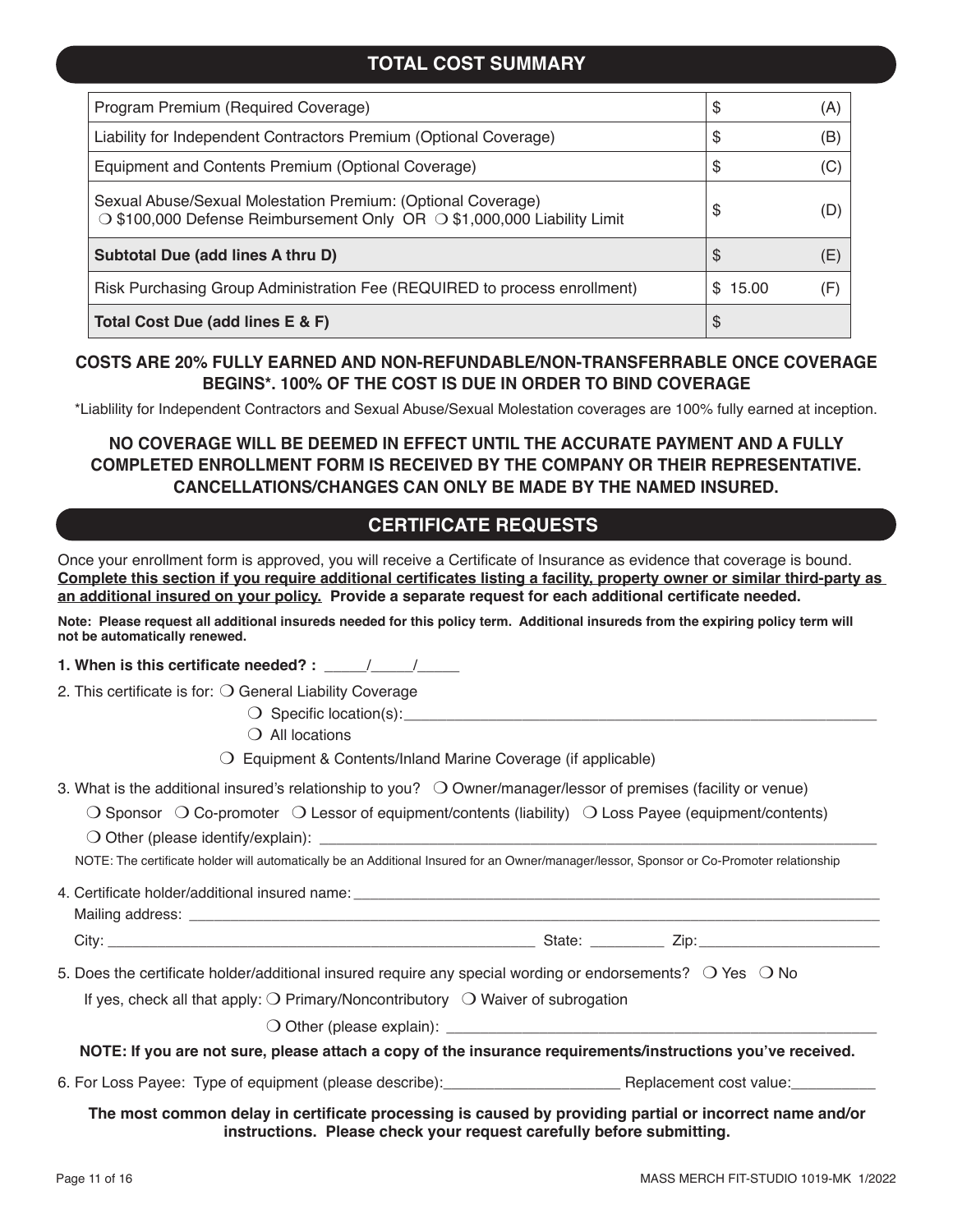### **COVERAGE EXCLUSIONS**

The following notable exclusions are contained in the commercial general liability coverage provided by this program (note: state variations may apply). Abuse, molestation, or exploitation, unless reported to, approved by us, and the appropriate premium paid; Acupuncture; Any adult-themed parties/meetings/trips, including but not limited to parties/ meetings/trips during which demonstration of products and/or services used in the adult entertainment industry takes place; Asbestos; Athletic competitions held/sponsored by the insured or in which the insured's members participates; Commercial general liability standard exclusions (CG001 4/13 edition); Cap on losses from certified acts of terrorism; Communicable disease; Cryogenic chambers/therapy; Cyber incident, data compromise, and violation of statutes related to personal data; Cycling (other than stationary); Employment related practices; Events, competitions, tournaments, camps/clinics conducted or sponsored by, or on behalf of the insured, unless reported to and approved by us; Fireworks; Fitness/exercise operations related, in whole or in part, to performance as an exotic dancer or any similar occupation in the adult entertainment industry; Full-sized trampolines; Fungi or bacteria; Independent Contractors (non-employees) under the age of 18, and/or instructing sports skills, and/or coaching of organized competitive athletic teams, and/or operating as a certified athletic trainer and/or exempt or non-exempt employee of a university or college; Instruction/ activities held on or in open water (e.g.: lakes, ponds, ocean); Lead; Massage therapy; Multi-passenger vehicles; Nuclear energy; Sexually transmitted disease; Silica or silica-related dust; Specified recreational activities – Aircraft/hot air balloon; Airport; Amusement devices: The ownership, operation, maintenance or use of any device or equipment a person rides for enjoyment, including, but not limited to: mechanical or non-mechanical ride, slide, or water slide (including any ski or tow when used in conjunction with a water slide); inflatable recreational device, or vertical device or equipment used for climbing, whether permanently affixed or temporarily erected. This exclusion does not apply to video or computer games; Animals; Bungee; Dunk tank; Haunted attraction; Performer; Rodeo; Saddle animal; Snowmobile; The sale or distribution of medicinal, herbal and/or nutritional products; The sport of boxing (contact/sparring); The sport of wrestling; Total pollution with a building heating, cooling & dehumidifying equipment exception and hostile fire exception; Transportation of participants/members; Training programs for law enforcement, public safety and military personnel; Unmanned aircraft; Those operations listed as ineligible: Unattended/unstaffed 24 hour key card/key pad/key code access operations or unattended/unstaffed operations; Childcare/babysitting services; Climbing walls; CrossFit® affiliate owners and/or CrossFit® programs/activities; Dance, gymnastics, cheer & martial arts schools/studios; Ice skating, roller skating or skating treadmills; Facilities outside of the U.S.; Medical, therapy or health care services; Open access to members to utilize equipment on a self-directed basis outside of a structured program; Parkour/ninja/Obstacle course programs or facilities; Physical therapy; Physicals or stress testing; Programs specifically designed for health disorders/diseases, unless reported to and approved by us; Salon services or indoor tanning; Saunas or steam rooms; Sports medicine; Sports rehabilitation services/therapy; Sports skills instruction facilities, academies schools or programs; Swimming pools, Jacuzzis, hot tubs, whirlpools or cold plunge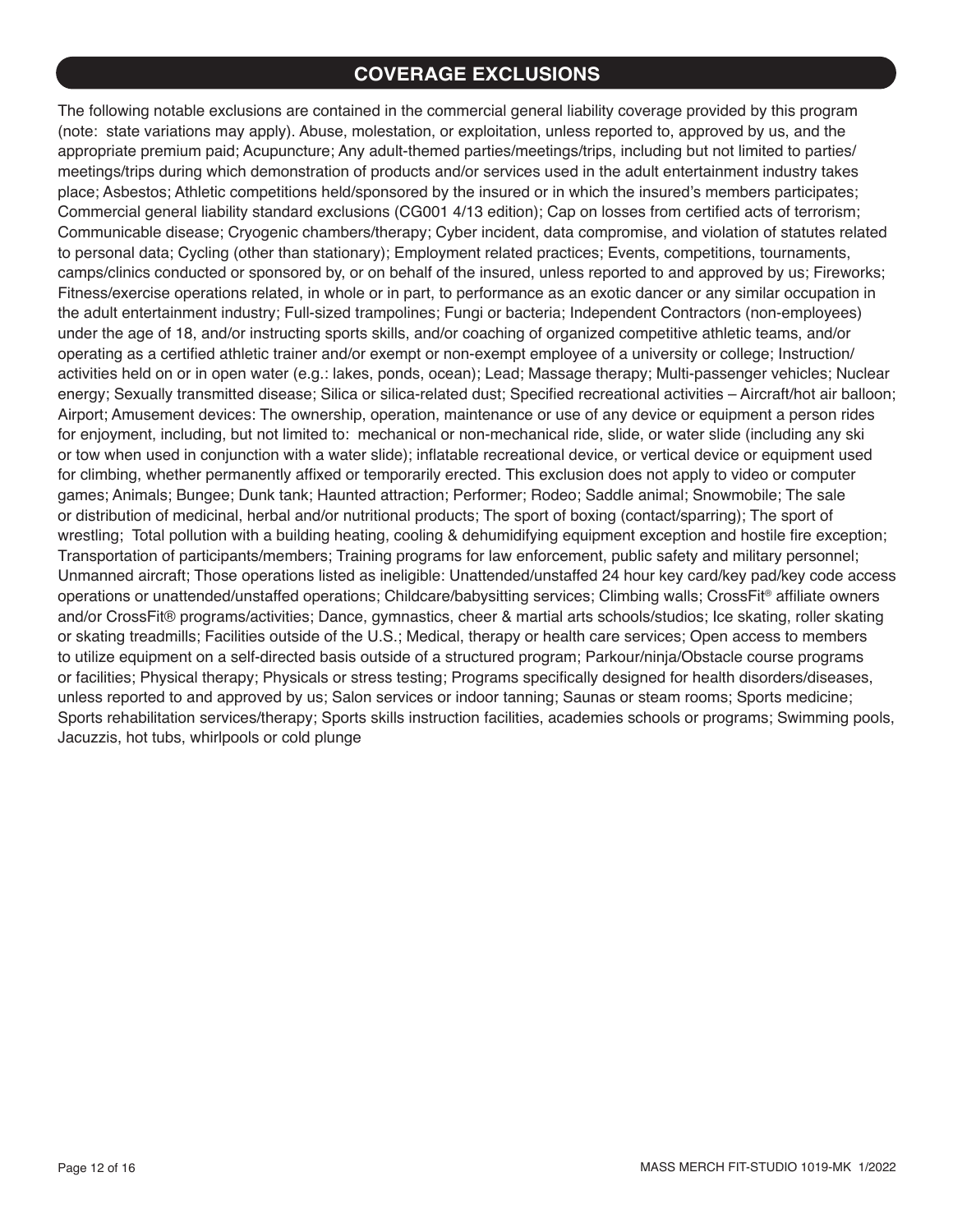#### **ATTENTION: AGENTS**

**AGENTS: YOU MUST COMPLETE THE AGENT WARRANTY SECTION BELOW. Enrollments cannot be accepted unless this section is completed.**

Please complete the information below.

| Agent/contact name:<br>Agency name: |                |               |              |     |  |
|-------------------------------------|----------------|---------------|--------------|-----|--|
| Agency complete mailing address:    |                |               |              |     |  |
|                                     | <b>Address</b> | City          | <b>State</b> | Zip |  |
| Agency telephone: $(\_\_\_\_)$      |                | Agency fax: ( |              |     |  |
| Agent/contact e-mail address:       |                | Tax I.D.      |              |     |  |

I represent and warrant as an insurance producer that I currently maintain, and will maintain, all individual, corporate or agency licenses or permits to conduct insurance business in the state coverage for this insured is being written. I further represent and warrant that I currently maintain errors and omissions insurance with a minimum limit of \$1,000,000 for myself, my officers, and employees. If requested by K&K, I will provide K&K with reasonably satisfactory evidence of all of the above mentioned items.

A 10% commission is available to licensed agents for this program. Please remit net payment of premium. Commissions are not to be calculated on any fees to the total premium.

I understand that agents do not have authority to issue binders or a certificate of insurance on behalf of this program.

| VIV. | <br>$\overline{\phantom{a}}$<br>. .<br>--- |
|------|--------------------------------------------|
|      |                                            |

# **Electronic Signature Disclosure and Consent PLEASE READ, COMPLETE #9 BELOW, AND SIGN ON PAGE 14**

#### **Electronic Signature Disclosure and Consent**

The Electronic Signatures in Global and National Commerce Act (15 U.S.C. § 7001, et seq.) provides that a signature, contract or other record may not be denied legal effect, validity or enforceability solely because it is in electronic form or because an electronic signature was used in a transaction. K&K Insurance Group (K&K), whether on its own behalf, and/or on behalf of an insurer and/or third parties, may utilize the internet, email, cloud services, digital storage, digital media or similar electronic means to transmit Policy Documents to its clients. This Agreement informs you of your rights when we are delivering and you are receiving such documents from us electronically.

By agreeing to proceed with this transaction, you acknowledge and consent to the following:

- 1. I hereby voluntarily consent to proceeding with this transaction, and all subsequent actions related to this transaction, electronically.
- 2. I understand that further documents relating to this insurance purchased through K&K, including but not limited to correspondence, communications, confirmations, requests for premium payments and policy documents, may, to the extent permitted by law, be transmitted by electronic means to me, including by e-mail sent to the e-mail address I have provided as part of this transaction and/or my on-line registration. I consent to such documents being provided to me electronically.
- 3. Notwithstanding paragraph 2, any notice of cancellation shall be sent to me by mailing to the address I have provided as part of my registration and/or application for insurance, or to such other address for which I have provided notice pursuant to the terms of the policy.
- 4. Any change or revision to the e-mail address or other electronic contact information which I have provided as part of this transaction and/or my on-line registration process shall be requested by me by faxing, emailing or by mailing a written notice to: K&K Insurance; 1712 Magnavox Way; Fort Wayne, IN 46804.
- 5. I understand that I have the right to obtain a paper copy of any electronic record provided to me pursuant to this transaction or any subsequent transaction involving my coverage by mailing a written request to the address provided in paragraph 4.
- 6. In order to access the electronic records provided, the following hardware and software are required: (a) a personal computer or other device through which Internet access is available, (b) an Internet connection, (c) an e-mail account with an Internet service provider, and (d) Adobe Acrobat Reader.
- 7. I understand that I have the right and option to withdraw my consent to the receipt of further electronic documents at any time by faxing, emailing or mailing a written request to the address provided in paragraph 4. By withdrawing my consent to electronic delivery of documents I understand that I will receive a paper copy of future policy documentation.
- 8. Information relating to this transaction is subject to the terms of our privacy statement, a copy of which is provided at www.kandkinsurance.com.
- 9. DOCUMENT DELIVERY. After this enrollment form is approved, you will receive a certificate of insurance showing evidence that coverage has been bound. When submitted through an insurance agent or broker, this coverage document will only be delivered to them. Additional certificate requests will be issued to the same person. Providing an email address in this application will be deemed consent to us to deliver documents and communication to you electronically.

If you **DO NOT** want to be emailed please check here and select your preferred method of document delivery.  $\bigcirc$ 

 m Fax to: \_\_\_\_\_\_\_\_\_\_\_\_\_\_\_\_\_\_\_\_\_\_\_\_\_\_\_\_\_\_\_\_\_\_\_\_\_\_\_\_\_\_ attn: \_\_\_\_\_\_\_\_\_\_\_\_\_\_\_\_\_\_\_\_\_\_\_\_\_\_\_\_\_\_\_\_\_\_\_\_\_\_\_\_\_ m Mail to: \_\_\_\_\_\_\_\_\_\_\_\_\_\_\_\_\_\_\_\_\_\_\_\_\_\_\_\_\_\_\_\_\_\_\_\_\_\_\_\_\_\_ attn: \_\_\_\_\_\_\_\_\_\_\_\_\_\_\_\_\_\_\_\_\_\_\_\_\_\_\_\_\_\_\_\_\_\_\_\_\_\_\_\_\_

Page 13 of 16 MASS MERCH FIT-STUDIO 1019-MK 1/2022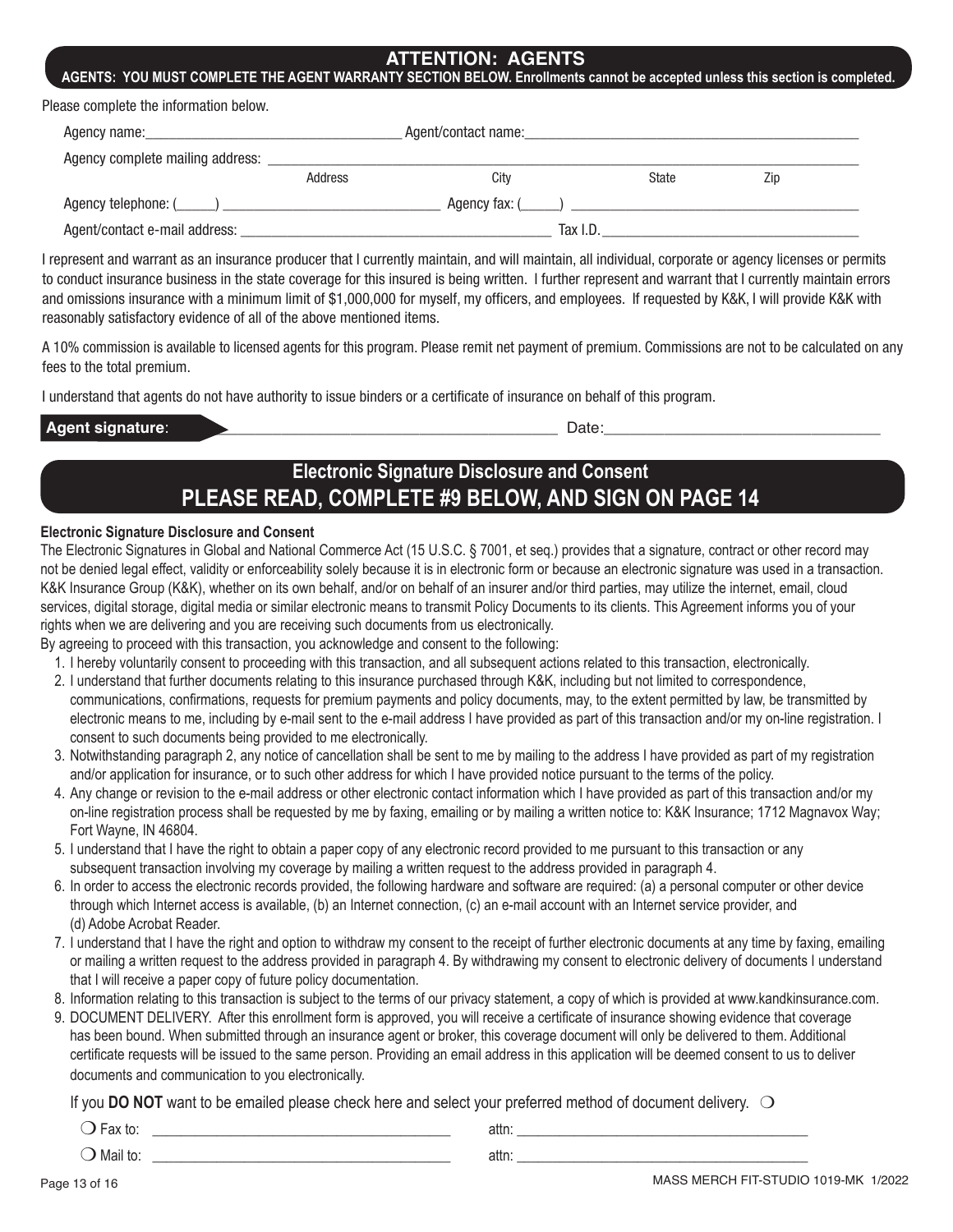### **COMPENSATION AND REPRESENTATION STATEMENT**

**Compensation and Other Disclosure Information:** K&K Insurance Group, Inc. ("K&K") is an insurance producer licensed in your state. Insurance producers are authorized by their license to confer with insurance purchasers about the benefits, terms and conditions of insurance contracts; to offer advice concerning the substantive benefits of particular insurance contracts; to sell insurance; and to obtain insurance for purchasers. The role of the producer in any particular transaction involves one or more of these activities. Compensation will be paid to the producer, based on the insurance contract the producer sells. Depending on the insurer(s) and insurance contract(s) the purchaser selects, compensation will be paid by the insurer(s) selling the insurance contract or by another third party. Such compensation may vary depending on a number of factors, including the insurance contract(s) and the insurer(s) the purchaser selects. In addition, K&K may charge a fee for administrative services. Your signature on your application, quote form, check, credit card and/or other authorization for payment of your premium, will be deemed to signify your consent to and acceptance of the terms and conditions including the compensation, as disclosed above, that is to be received by K&K. The insurance purchaser may obtain information about compensation expected to be received by the producer based in whole or in part on the sale of insurance to the purchaser, and compensation expected to be received based in whole or in part of any alternative quotes presented to the purchaser by the producer, by emailing a written request to warranty@kandkinsurance.com.

In addition, premiums paid by clients to K&K for remittance to insurers, client refunds and claim payments paid to K&K by insurance companies for remittance to clients are deposited into fiduciary accounts in accordance with applicable insurance laws until they are due to be paid to the insurance company or Client. Subject to such laws and the applicable insurance company's consent, where required, K&K will retain the interest or investment income earned while such funds are on deposit in such accounts.

In placing, renewing, consulting on or servicing your insurance coverages K&K and its affiliates may participate in contingent commission arrangements with insurance companies that provide for additional contingent compensation, if, for example, certain underwriting, profitability, volume or retention goals are achieved. Such goals are typically based on the total amount of certain insurance coverages placed by K&K with the insurance company or the overall performance of the policies placed with that insurance company, not on an individual policy basis. As a result, K&K may be considered to have an incentive to place your insurance coverages with a particular insurance company. Where K&K participates in contingent commission arrangements with insurance companies, K&K may be entitled to additional commission in the range of 0 to 5% depending upon whether and when specified thresholds are achieved.

Our liability to you, in total, for the duration of our business relationship for any and all damages, costs, and expenses (including but not limited to attorneys' fees), whether based on contract, tort (including negligence), or otherwise, in connection with or related to our services (including a failure to provide a service) that we provide in total shall be limited to the lesser of \$2,500,000 or the singular annual limit of the policy of insurance procured by us on your behalf from which your damages arise.

This liability limitation applies to you, our client, and extends to our client's parent(s), affiliates, subsidiaries, and their respective directors, officers, employees and agents (each a "Client Group Member" of the "Client Group") wherever located that seek to assert claims against K&K, and its parent(s), affiliates, subsidiaries and their respective directors, officers, employees and agents (each an "K&K Group Member" of the "K&K Group"). Nothing in this liability limitation section implies that any K&K Group Member owes or accepts any duty or responsibility to any Client Group Member.

If you or any of your Group Members asserts any claims or makes any demands against us or any K&K Group Member for a total amount in excess of this liability limitation, then you agree to indemnify K&K for any and all liabilities, costs, damages and expenses, including attorneys' fees, incurred by K&K or any K&K Group Member that exceeds this liability limitation.

Aon Corporation, our ultimate parent company, and its affiliates have from time to time sponsored and invested in insurance and reinsurance companies. While we generally undertake such activities with a view to creating an orderly flow of capacity for our clients, we also seek an appropriate return on our investment. These investments, for which Aon is generally at-risk for potential price loss, typically are small and range from fixed-income to common stock transactions. In such case, the gains or losses we make through your investments could potentially be linked, in part, to the results of treaties or policies transacted with you. Please visit the Aon website at http://www.aon.com/market\_relationships for a current listing of insurance and reinsurance carriers in which Aon Corporate and its affiliates hold any ownership interest.

#### **Representation Statement**

The undersigned authorized officer of the applicant declares that the statements set forth herein are true to the best of his or her knowledge. The undersigned authorized officer agrees that if the information supplied on the application changes between the date of the application and the effective date of the insurance, he/she (undersigned) will immediately notify the insurer of such changes, and the insurer may withdraw or modify any outstanding quotations and/or authorization or agreement to bind the insurance. Signing of this application does not bind the applicant to the insurer to complete the insurance.

I am aware that accurate reporting is required for premium calculation and that my books and records, as they relate to this coverage, may be examined or audited by the company at any time during the coverage period and up to three years thereafter. I acknowledge that intentional misrepresentation or misreporting may jeopardize coverage and that the company reserves the right to decline/void any ineligible coverage.

I further acknowledge that, I have reviewed all information provided with this enrollment form and understand the exclusions which apply, as well as the activities and operations for which coverage is not provided.

| Applicant name (from page 6): |       |
|-------------------------------|-------|
| Applicant or agent signature: | Date. |
| Printed name:                 | Title |

**If an agent:** Check here to acknowledge you are signing on behalf of the named insured  $\bigcirc$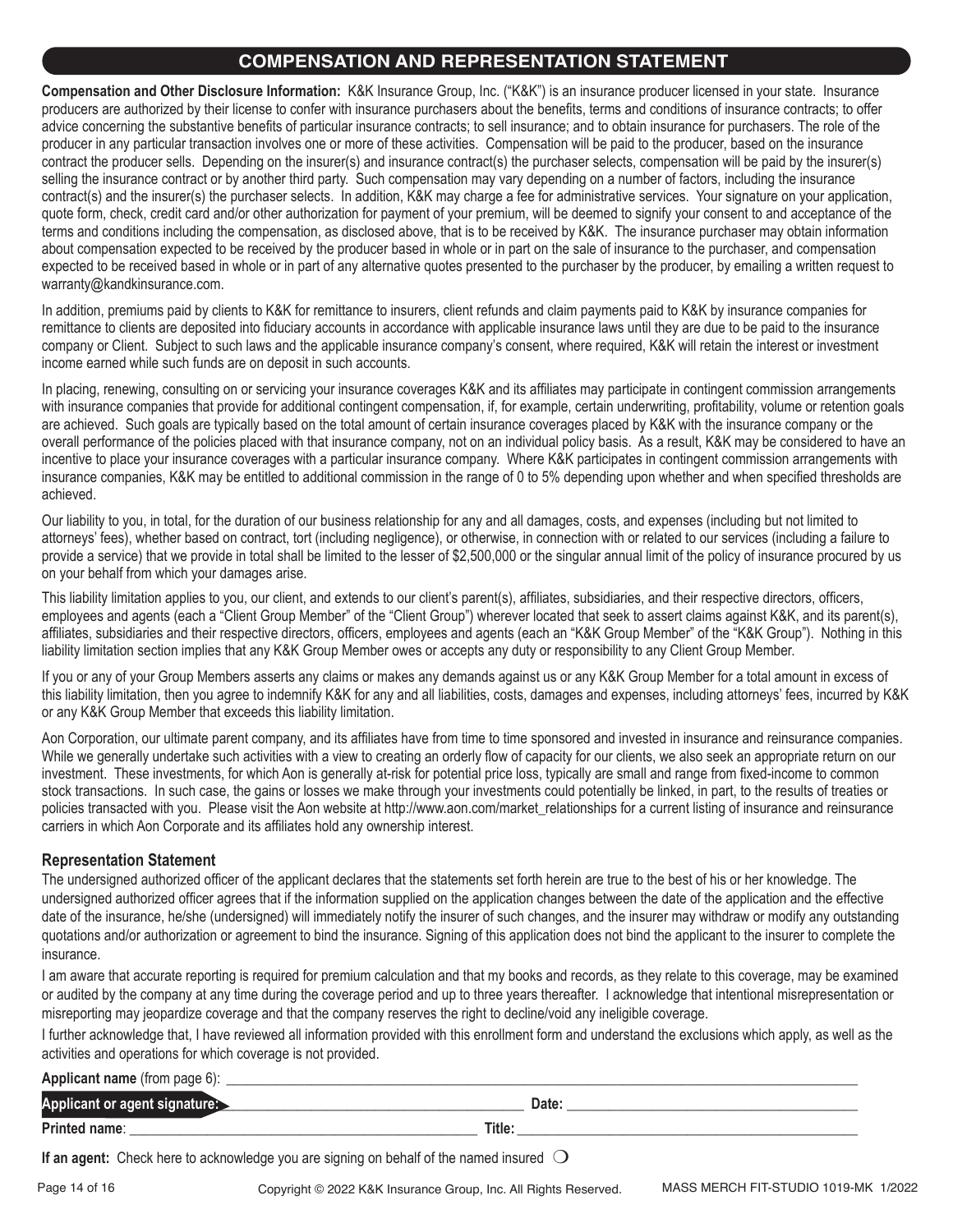### **IMPORTANT INFORMATION. PLEASE READ.**

#### **Fair Credit Report Act Notice**

Personal information about you, including information from a credit or other investigative report, may be collected from persons other than you in connection with this application for insurance and subsequent amendments and renewals. Such information as well as other personal and privileged information collected by us or our agents may in certain circumstances be disclosed to third parties without your authorization. Credit scoring information may be used to help determine either your eligibility for insurance or the premium you will be charged. We may use a third party in connection with the development of your score. You have the right to review your personal information in our files and can request correction of any inaccuracies. A more detailed description of your rights and our practices regarding such information is available upon request. Contact your agent or broker for instructions on how to submit a request to us

#### **Fraud Warning**

**Applicable in AL, AR, DC, LA, MD, NM, RI and WV:** Any person who knowingly (or willfully)\* presents a false or fraudulent claim for payment of a loss or benefit or knowingly (or willfully)\* presents false information in an application for insurance is guilty of a crime and may be subject to fines and confinement in prison. \*Applies in MD only.

**Applicable in CO:** It is unlawful to knowingly provide false, incomplete, or misleading facts or information to an insurance company for the purpose of defrauding or attempting to defraud the company. Penalties may include imprisonment, fines, denial of insurance and civil damages. Any insurance company or agent of an insurance company who knowingly provides false, incomplete, or misleading facts or information to a policyholder or claimant for the purpose of defrauding or attempting to defraud the policyholder or claimant with regard to a settlement or award payable from insurance proceeds shall be reported to the Colorado Division of Insurance within the Department of Regulatory Agencies.

**Applicable in FL and OK:** Any person who knowingly and with intent to injure, defraud, or deceive any insurer files a statement of claim or an application containing any false, incomplete, or misleading information is guilty of a felony (of the third degree)\*. \*Applies in FL only.

**Applicable in KS:** Any person who, knowingly and with intent to defraud, presents, causes to be presented or prepares with knowledge or belief that it will be presented to or by an insurer, purported insurer, broker or any agent thereof, any written, electronic, electronic impulse, facsimile, magnetic, oral, or telephonic communication or statement as part of, or in support of, an application for the issuance of, or the rating of an insurance policy for personal or commercial insurance, or a claim for payment or other benefit pursuant to an insurance policy for commercial or personal insurance which such person knows to contain materially false information concerning any fact material thereto; or conceals, for the purpose of misleading, information concerning any fact material thereto commits a fraudulent insurance act.

**Applicable in KY, NY, OH and PA:** Any person who knowingly and with intent to defraud any insurance company or other person files an application for insurance or statement of claim containing any materially false information or conceals for the purpose of misleading, information concerning any fact material thereto commits a fraudulent insurance act, which is a crime and subjects such person to criminal and civil penalties (not to exceed five thousand dollars and the stated value of the claim for each such violation)\*. \*Applies in NY only.

**Applicable in ME, TN, VA and WA:** It is a crime to knowingly provide false, incomplete or misleading information to an insurance company for the purpose of defrauding the company. Penalties (may)\* include imprisonment, fines and denial of insurance benefits. \*Applies in ME only.

**Applicable in MN:** A person who files a claim with intent to defraud or helps commit a fraud against an insurer is guilty of a crime.

**Applicable in NJ:** Any person who includes any false or misleading information on an application for an insurance policy is subject to criminal and civil penalties.

**Applicable in OR:** Any person who knowingly and with intent to defraud or solicit another to defraud the insurer by submitting an application containing a false statement as to any material fact may be violating state law.

**Applicable in VT:** Any person who knowingly presents a false statement in an application for insurance may be guilty of a criminal offense and subject to penalties under state law.

Applicable in all other states: Any person who knowingly and with intent to defraud any insurance company or other person files an application for insurance or statement of claim containing any materially false information or conceals for the purpose of misleading, information concerning any fact material thereto commits a fraudulent insurance act, which is a crime and subjects such person to criminal and civil penalties.